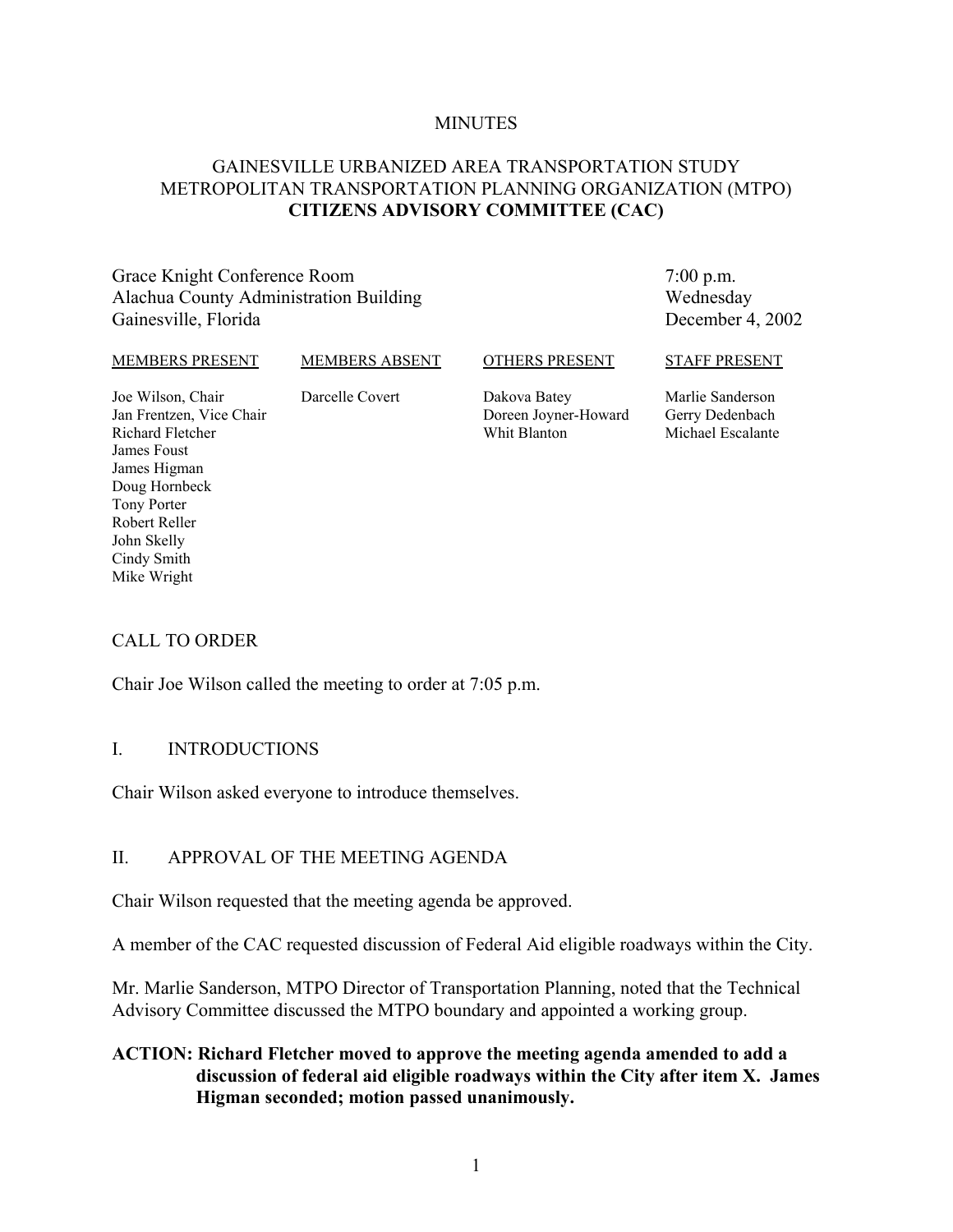#### III. APPROVAL OF COMMITTEE MINUTES

## **ACTION: Robert Reller moved to approve the August 28, 2002 minutes. Anthony Porter seconded; motion passed unanimously.**

#### IV. CHAIRMAN'S REPORT

Mr. Sanderson announced that the next MTPO meeting is scheduled for December 12 at 7:00 p.m. in the Jack Durrance Auditorium. He said that the next CAC meeting is scheduled for January 29.

## V. PLAN EAST GAINESVILLE- FINAL REPORT

Mr. Sanderson stated that the Plan East Gainesville Community Profile and Preliminary Recommendations Report documents were ready for review.

Mr. Gerry Dedenbach, MTPO Senior Planner, and Mr. Whit Blanton, Renaissance Planning Group Principal, discussed the Plan East Gainesville Community Profile and Preliminary Recommendations Report documents and answered questions.

Chair Wilson stated that CAC members should forward their comments to MTPO staff.

## VI. FLORIDA DEPARTMENT OF TRANSPORTATION (FDOT) TENTATIVE FIVE YEAR WORK PROGRAM

Mr. Sanderson stated that FDOT has requested comments concerning the Tentative Five Year Work Program for Fiscal Years 2003/2004 to 2007/2008. He said that the CAC needs to recommend whether the MTPO should request changes to existing or proposed projects or request that new projects to be added to, or existing projects to be deleted from, this document.

Ms. Doreen Joyner-Howard, FDOT Transportation Planner, discussed the Tentative Five Year Work Program for Fiscal Years 2003/2004 to 2007/2008 and answered questions.

**ACTION: Cindy Smith moved to recommend that the MTPO request that FDOT remove the State Road 26 project on page two, to add left turnlanes at three locations between NW 43rd Street and NW 39th Road (2076991), and substitute in its place another traffic operations project on the MTPO's priority list because FDOT has not provided adequate information to justify why this project is needed. James Higman seconded; motion passed 8 to 3.**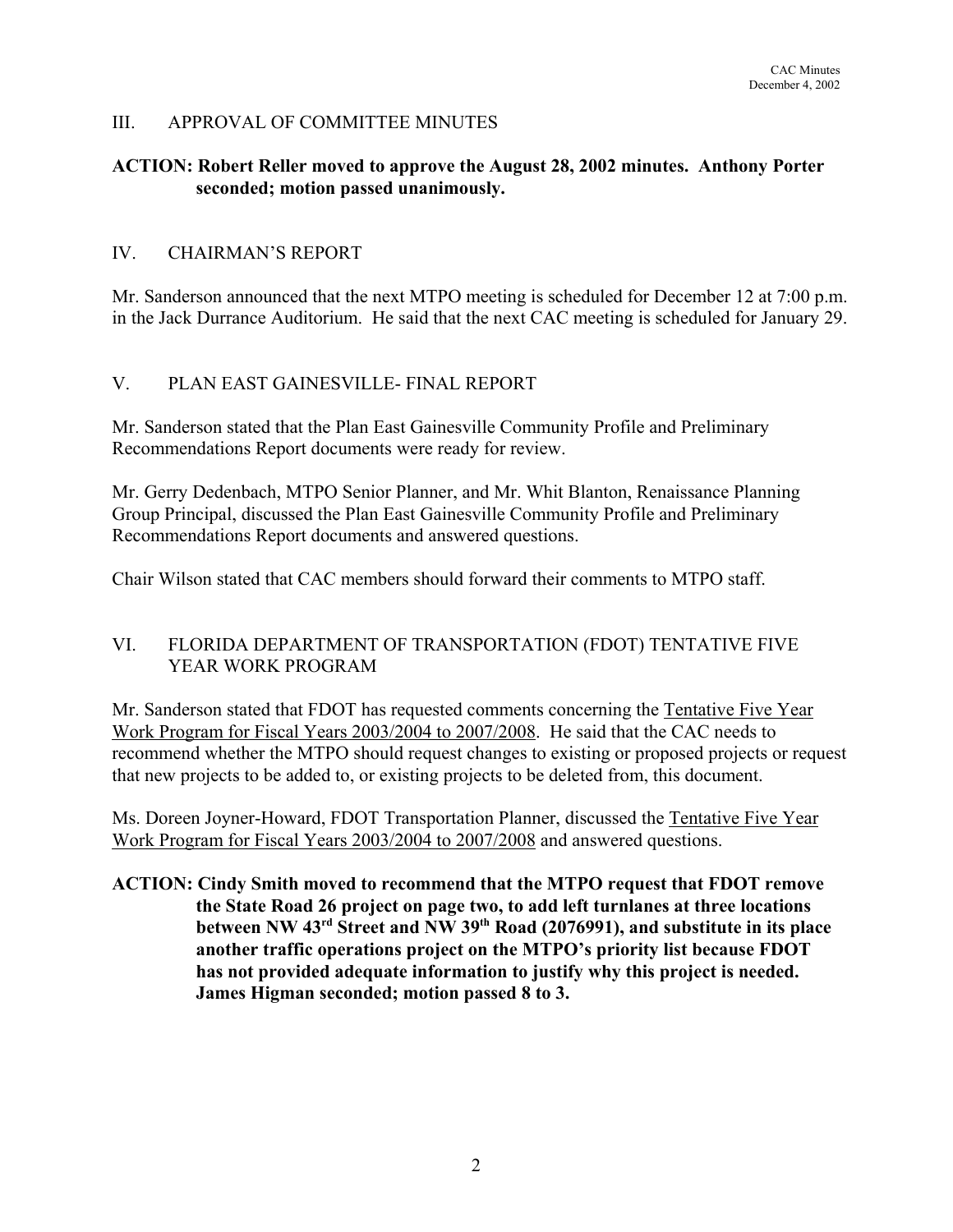**ACTION: James Higman moved to recommend that the MTPO request that FDOT use** safety funds to add a project to fund sidewalks on SW 20<sup>th</sup> Avenue from Sugarfoot **Village to SW 62nd Boulevard consistent with the Tower Road/SW 24th Avenue Charrette Project. Anthony Porter seconded; motion passed unanimously.**

**ACTION: Cindy Smith moved to recommend that the MTPO:**

- **1. approve the Work Program with the addition that FDOT fund a design** study for SW 20<sup>th</sup> Avenue to determine the remaining priorities in **Charrette Phase 1B; and**
- 2. request that FDOT implement as many of the SW 13<sup>th</sup> Street Charrette **strategies as possible into the US 441 resurfacing project (2078497) on page seven.**

## **Richard Fletcher seconded; motion passed unanimously.**

## VII. TRANSPORTATION IMPROVEMENT PROGRAM (TIP)

Mr. Sanderson stated that FDOT has requested that three projects in the TIP be amended. He said that FDOT is requesting the:

- 1. removal of the Hogtown Creek Landscaping project (2078213), since FDOT could not obtain a maintenance agreement with the City of Gainesville;
- 2. addition of a US 441 and NW 43rd Street intersection Traffic Signal Update project (2073503), wherein the Alachua County Traffic Safety Team requested a signal warrant review; and
- 3. addition of an Interstate-75 Landscaping project (4046277) at the State Road 26 interchange, which is part of a I-75 Corridor Council statewide project.

## **ACTION: Richard Fletcher moved to recommend that the MTPO approve the TIP amendments requested by FDOT. Anthony Porter seconded; motion passed unanimously.**

## VIII B/PAB, CAC AND TAC ENHANCEMENT WORKING GROUP

Mr. Sanderson stated that, at its August  $8<sup>th</sup>$  meeting, the MTPO discussed its transportation enhancement priority projects. During this discussion, the MTPO passed a motion to: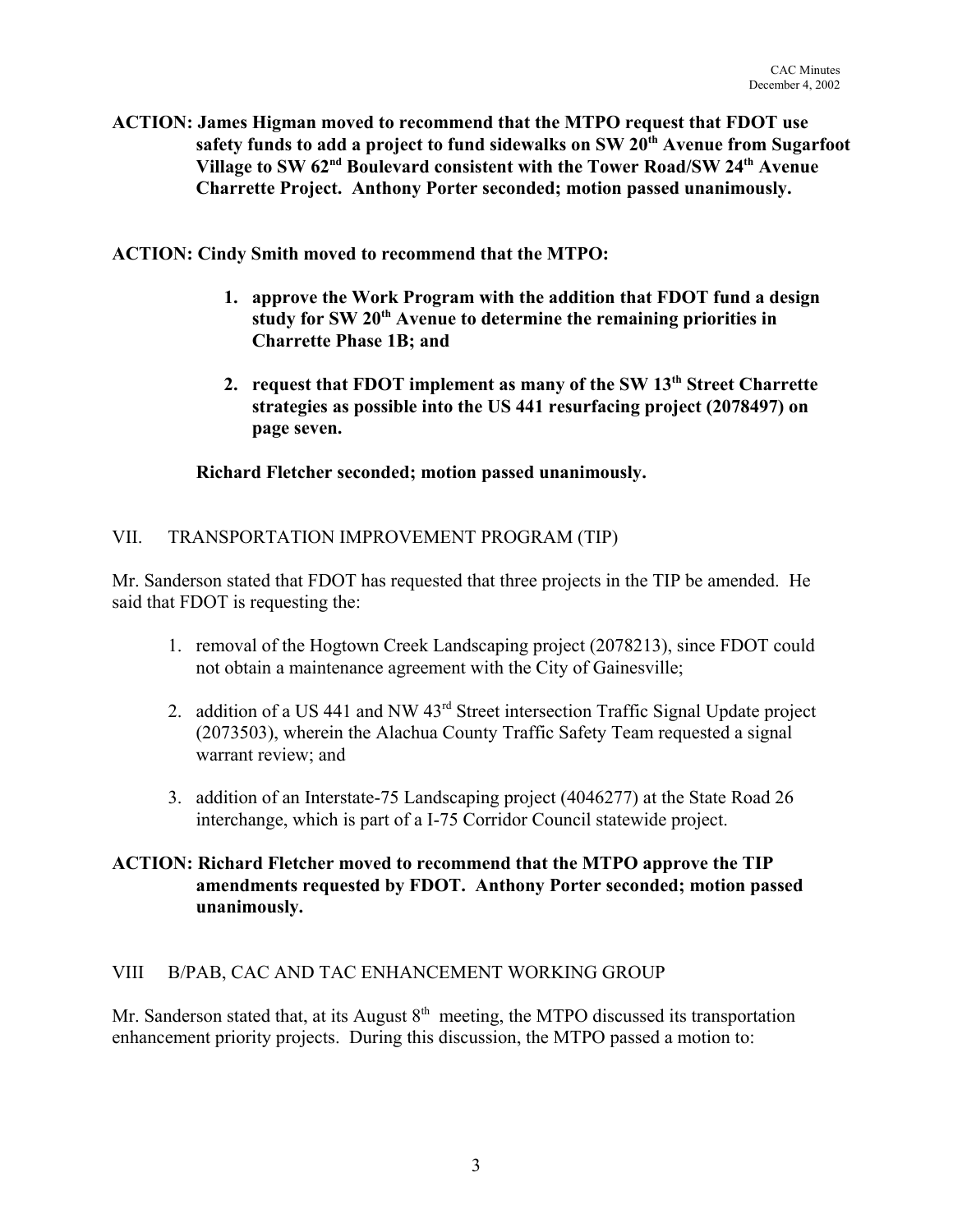*"approve the formation of a working group of interested MTPO Advisory Committee members to work over the coming year to identify specific projects from the Countywide Bicycle Master Plan to recommend as enhancement priorities for next year's List of Priority Projects."*

## **It was a consensus of the CAC to appoint James Higman to the MTPO Enhancement Working Group.**

## IX. NEXT MTPO CHARRETTE

Mr. Sanderson stated that, at its August  $8<sup>th</sup>$  meeting, the MTPO discussed its List of Priority Projects. He said the MTPO referred to its Advisory Committees the creation of a matrix of future charrettes and for staff to make a presentation to the MTPO concerning previous charrettes."

**ACTION: Cindy Smith moved to recommend that the MTPO select as the next charrette the Archer Road/SW 16th Avenue area because of its link to the Plan East Gainesville Bus Rapid Transit (BRT) project, with the understanding that this charrette will be coordinated with the SW 13th Street Charrette. Anthony Porter seconded; motion passed 10 to 1.**

## **It was a consensus of the CAC to have MTPO staff contact the Federal Highway Administration (FHWA) regarding conducting a pilot MPO training course.**

## X. PUBLIC INVOLVEMENT PLAN

Mr. Sanderson stated that the MTPO adopted the Public Involvement Plan in 1994. He said that, each year, this Plan is reviewed and revised, if necessary, in order to ensure that the MTPO's planning program provides for a proactive public involvement process.

Mr. Michael Escalante, MTPO Principal Planner, discussed the changes to the Plan.

## **ACTION: Cindy Smith moved to defer discussion on the MTPO Public Involvement Plan until its next meeting. James Higman seconded; motion passed unanimously.**

## X<sub>2</sub>. FEDERAL AID ELIGIBLE ROADWAYS WITHIN THE CITY

Ms. Cindy Smith discussed the federal aid roadways within the City.